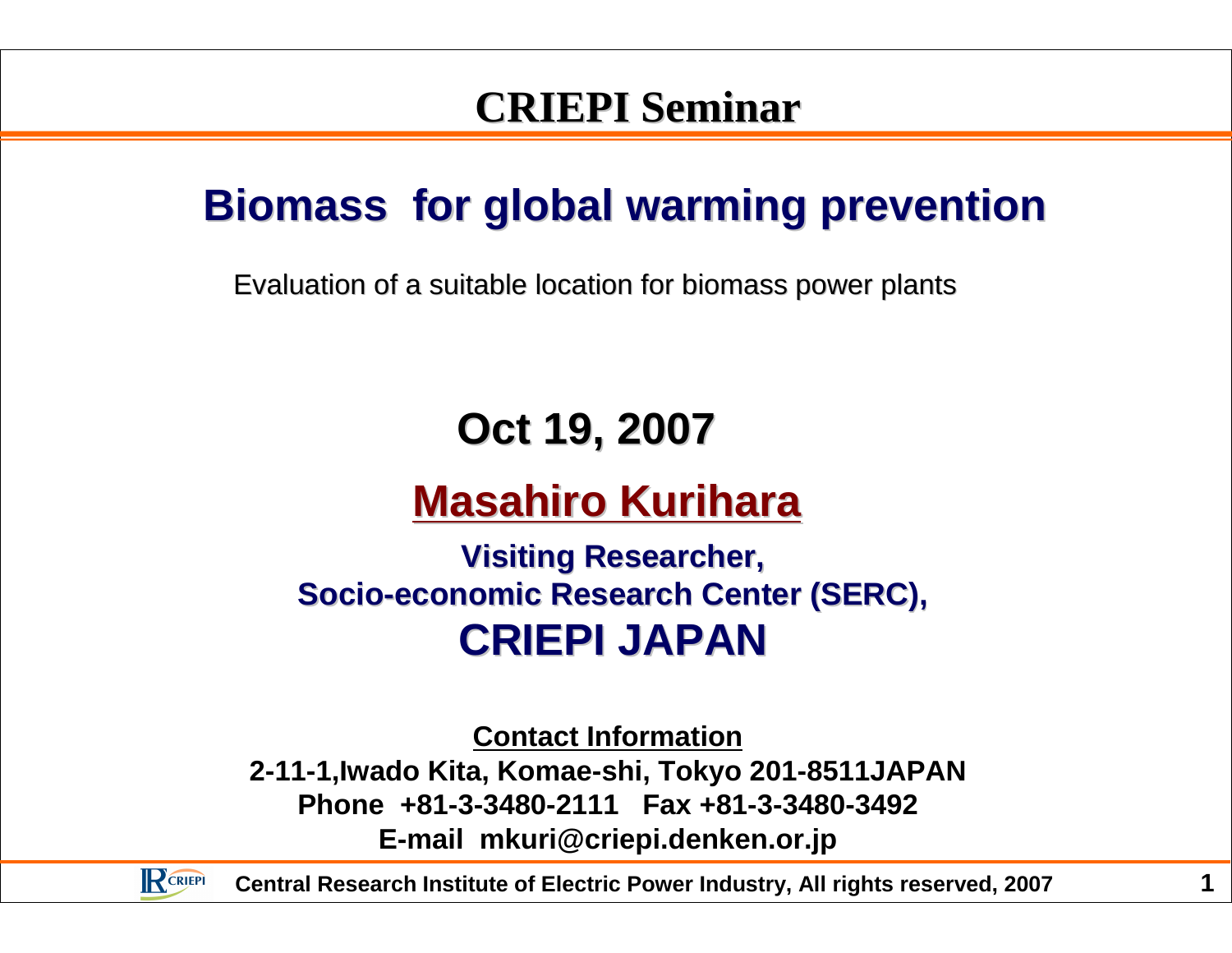## **What is Biomass?**

**Biomass** 

 1. (The primary meaning in ecology). Quantity of plants and animals in a particular area

2. Energy resource from plants and animals.

3. Industrial raw material from plants and animals.

#### **Wood Mill**



#### **Livestock & Sludge**













**Central Research Institute of Electric Power Industry, All rights reserved, 2007**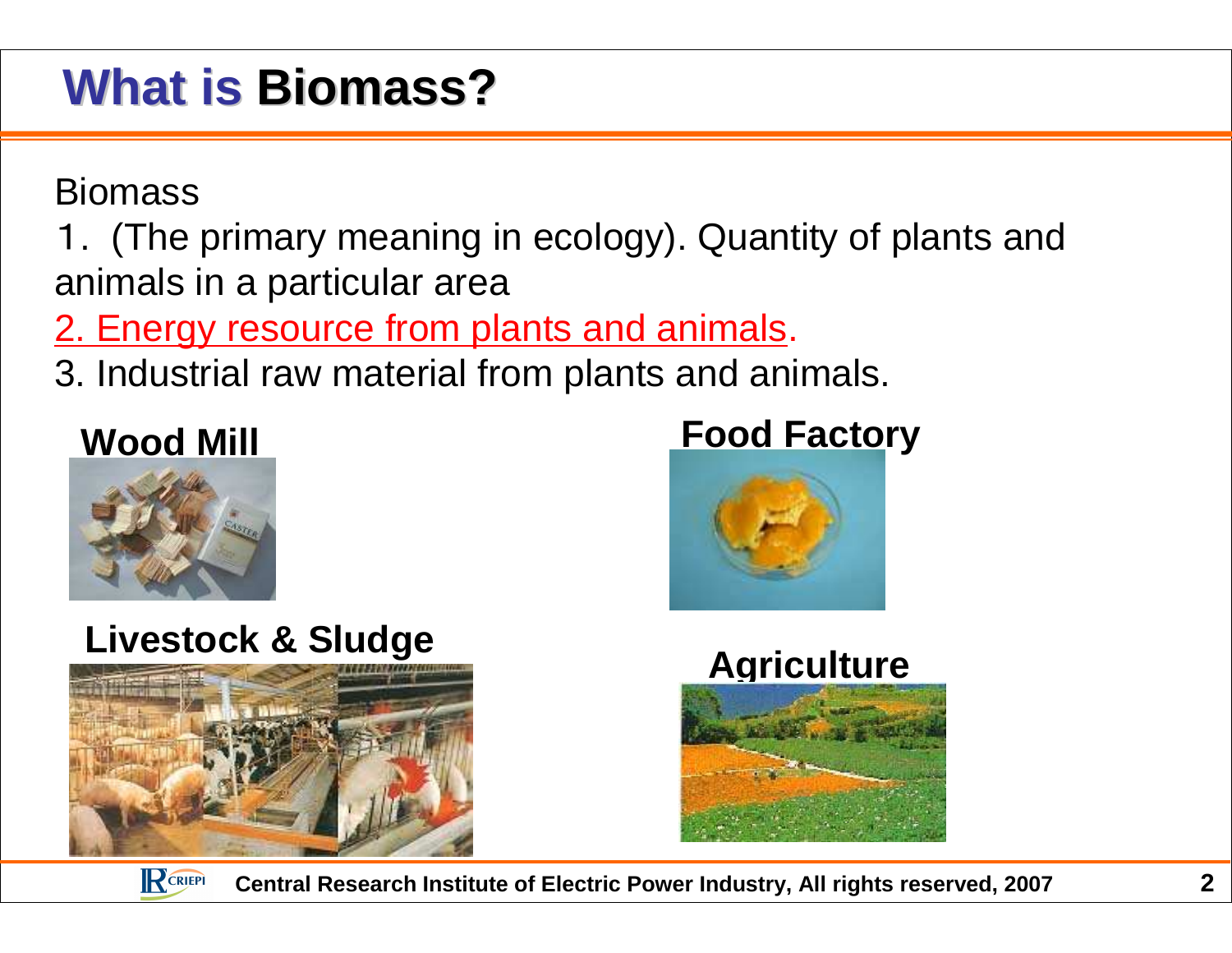## **Why can Biomass be used for global warming prevention?**

#### Biomass

RCRIEPI

# 1. Biomass is energy resource without increasing CO2.

### 2. The total amount of biomass calorie is estimated at 39% of the primary energy in the world (2020 estimation).



#### Carbon Neutral Cycle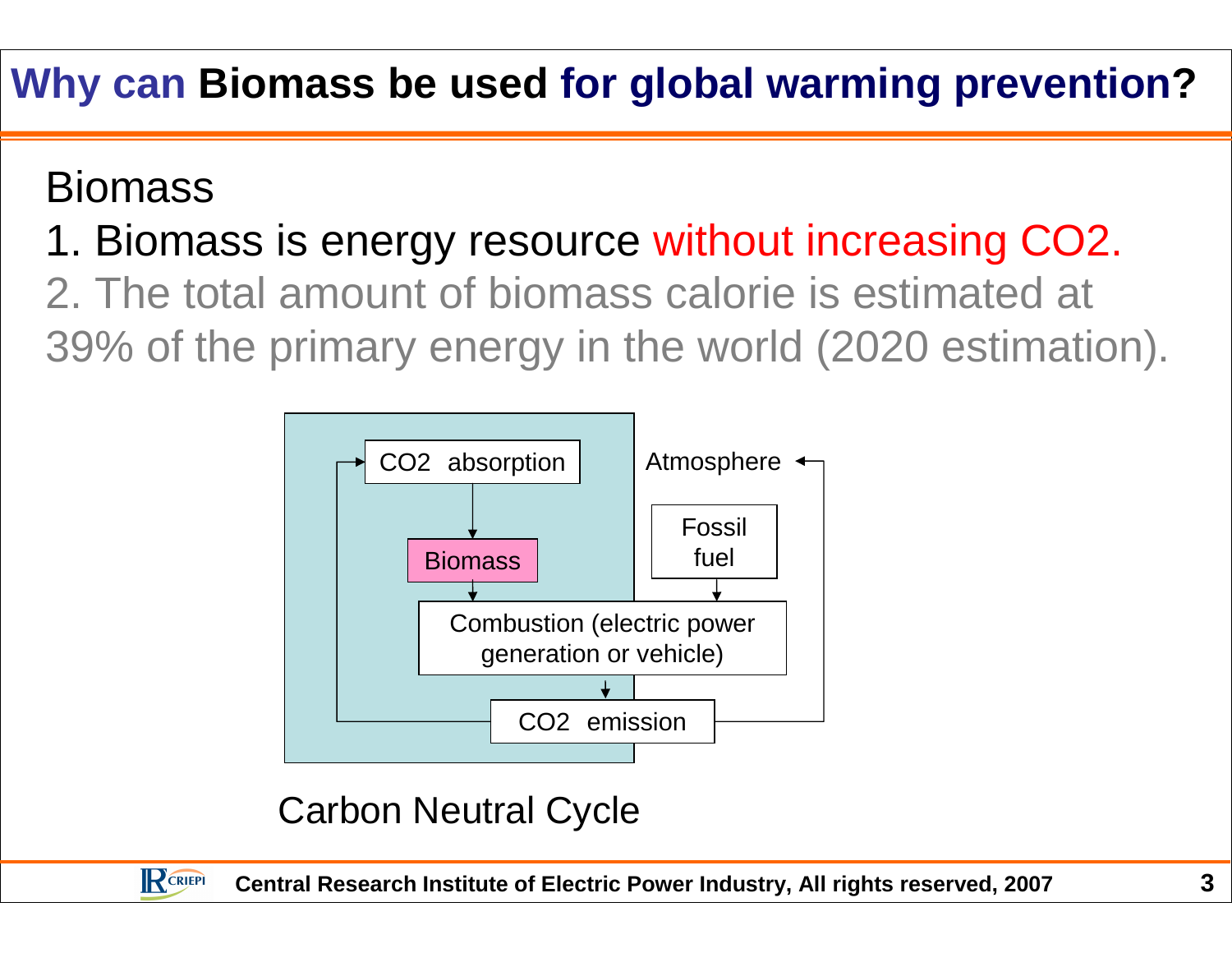## **Why can Biomass be used for global warming prevention?**

## Biomass

## 1. Biomass is energy resource without increasing CO2.2. The total amount of biomass calorie is estimated at 39% of the primary energy in the world (2020 estimation).

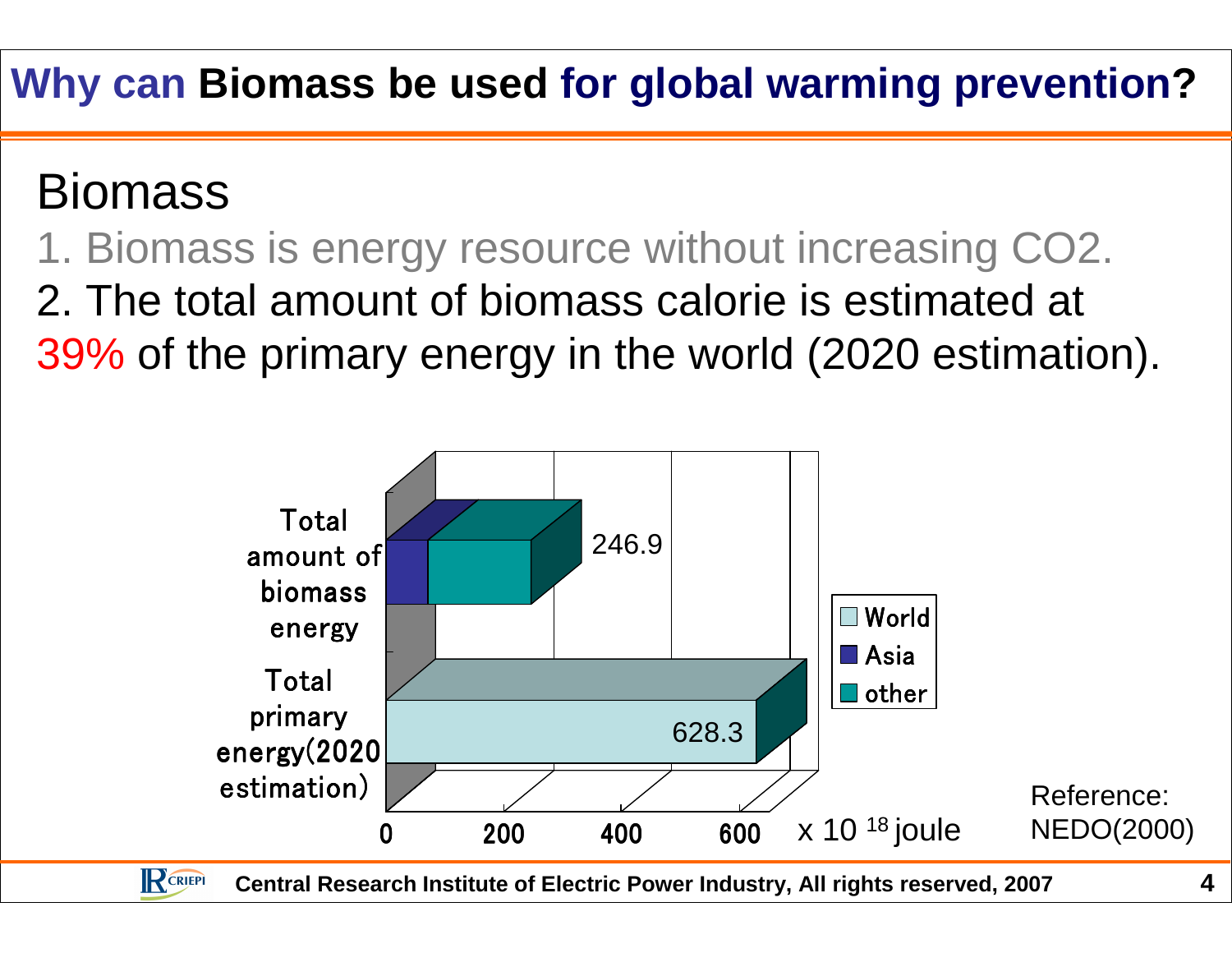# **Traditional Biomass or Modernized Biomass**

●Biomass technology (Electric Power Generation)

[Traditional]:Biomass (ex. Wood chip) -

> Direct combustion ->Steam turbinegenerator (Efficiency: below 5%)

```
[Modernized]: Biomass (ex. Wood chip)<br>-> Carbonization ->Gasification ->Clean-
```
-> Carbonization ->Gasification ->Cleanup & Cooler ->Gas turbine generator

(Efficiency: 23%, Technology by CRIEPI & KEPCO)

#### -> Saving Biomass resource.

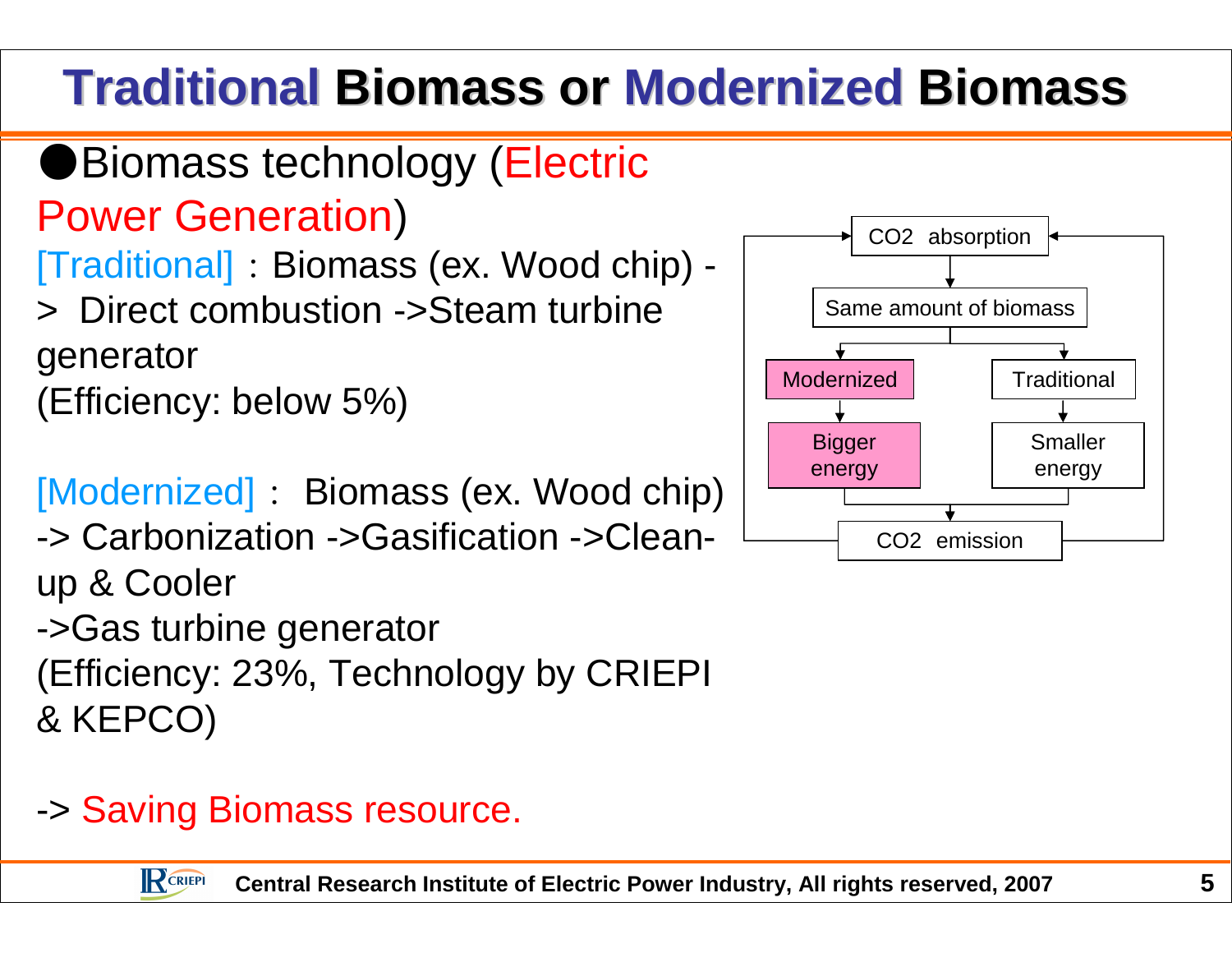## **Carbonizing Gasification Technology**





**Central Research Institute of Electric Power Industry, All rights reserved, 2007**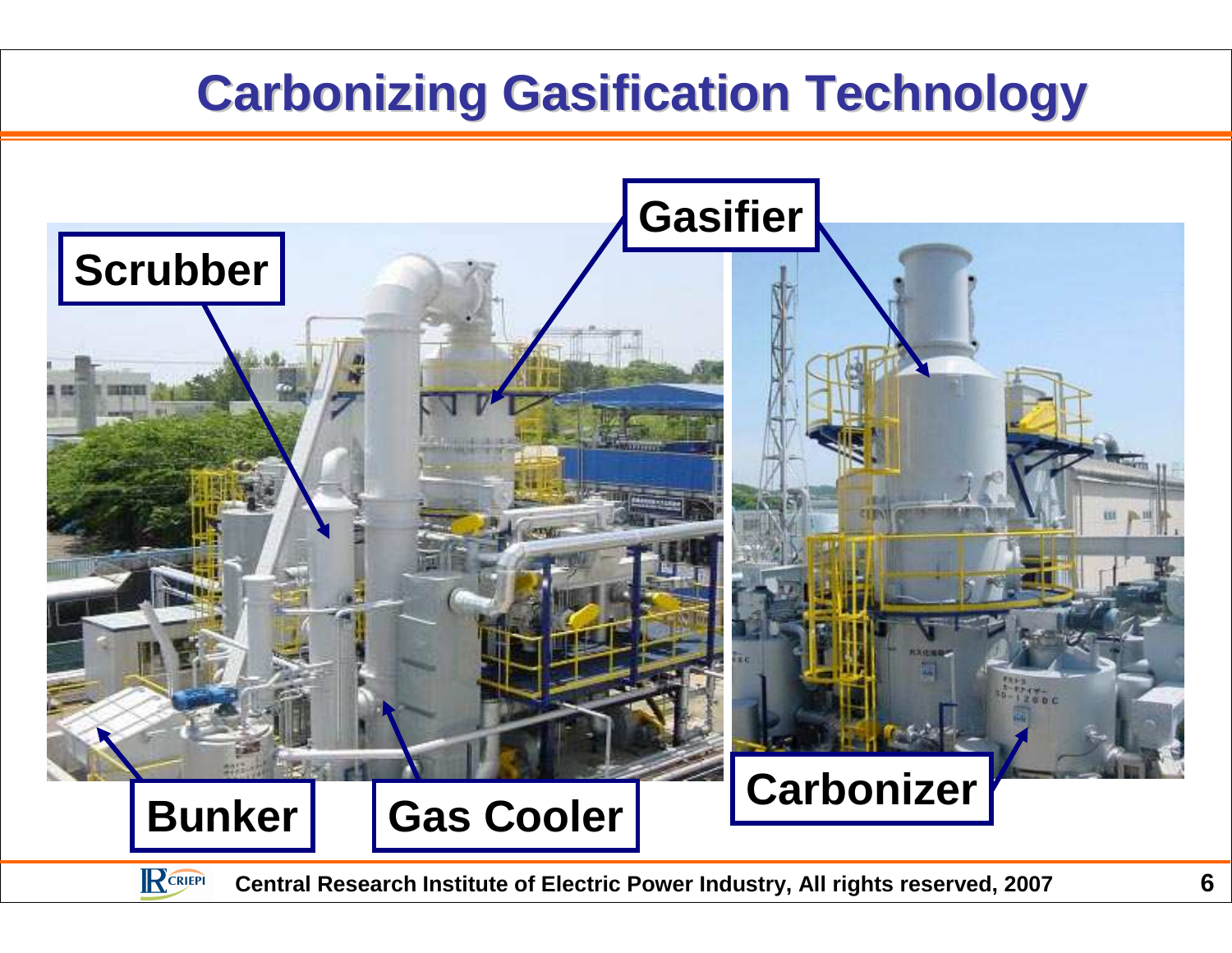## **Carbonizing Gasification Technology**



RCRIEPI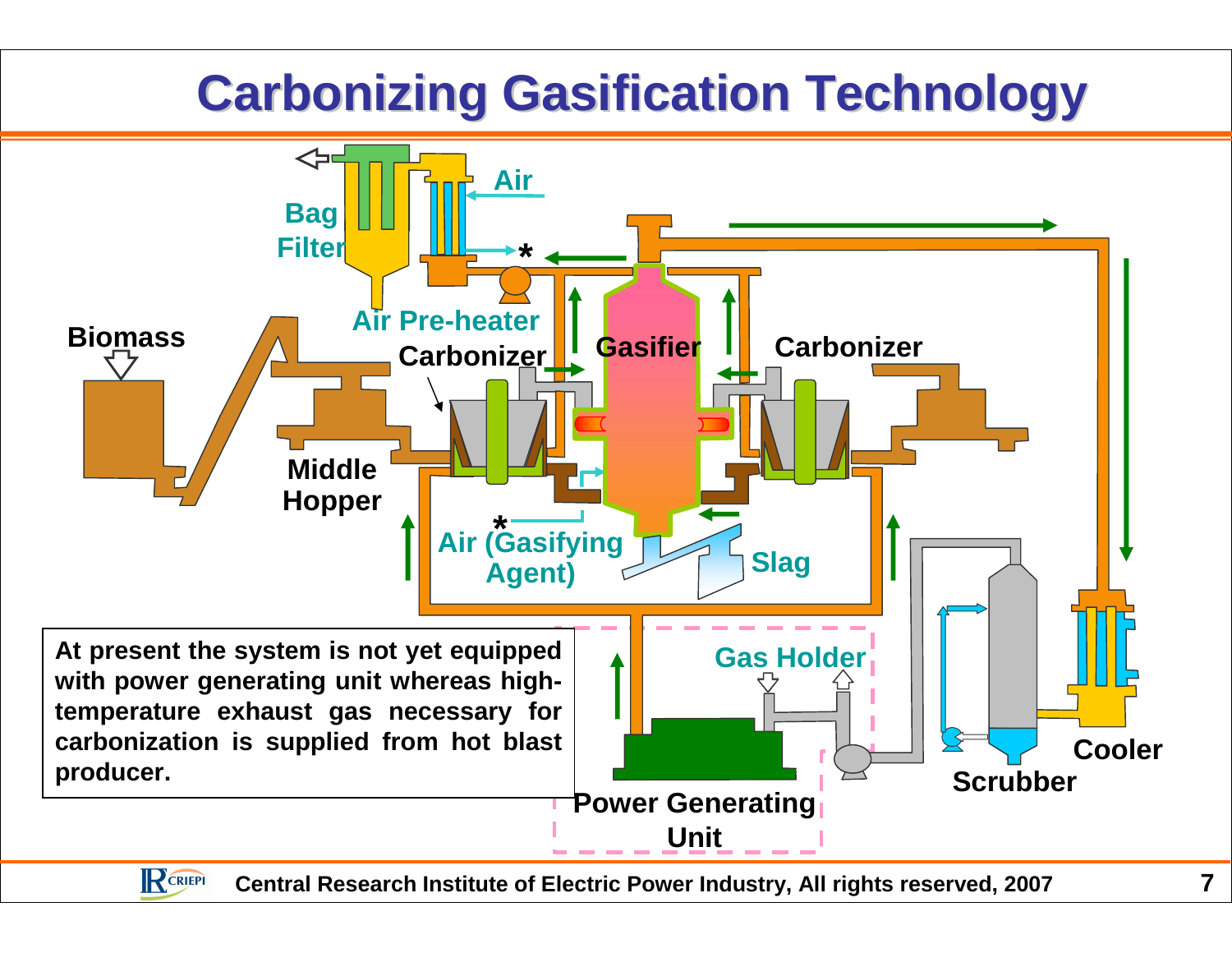# **Edible resources (food) or inedible resources**

●Biomass technology (Vehicle liquid fuel) [Biomass from edible resources] ex. Vehicle fuel from sugar, corn, or vegetable oil[Technology] Low cost[Price per unit] high[Influence to food market] big

# [Biomass from inedible resources]

ex. Vehicle fuel from straw of rice, wheat and corn, or wood.[Technology] High cost[Price per unit] low[Influence to food market] Small

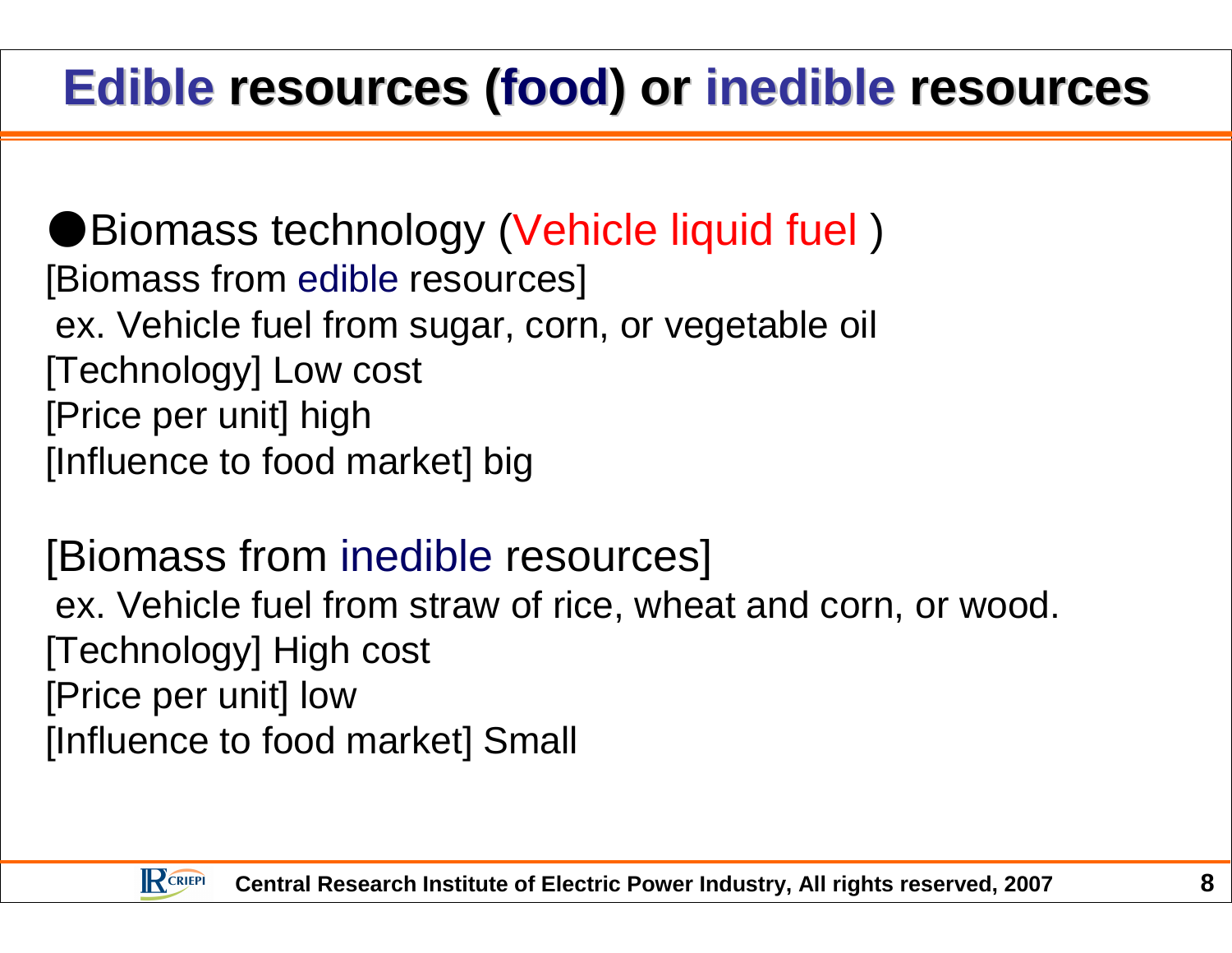# **Field biomass (Inedible low-cost Biomass)**

Field biomass (ex. straw from rice, wheat and corn)

●For plant owners ( or planners) Wants lower price resources

RCRIEPI

●For farmers Want to sell at higher price

| Lower price               |                            |
|---------------------------|----------------------------|
| Profits rise high         | They don't have incentive  |
|                           |                            |
| Higher price              |                            |
| They don't have incentive | Sell large amount          |
|                           |                            |
| Lower transportation cost |                            |
| Profits rise high         | They can sell higher price |

Win – Win situation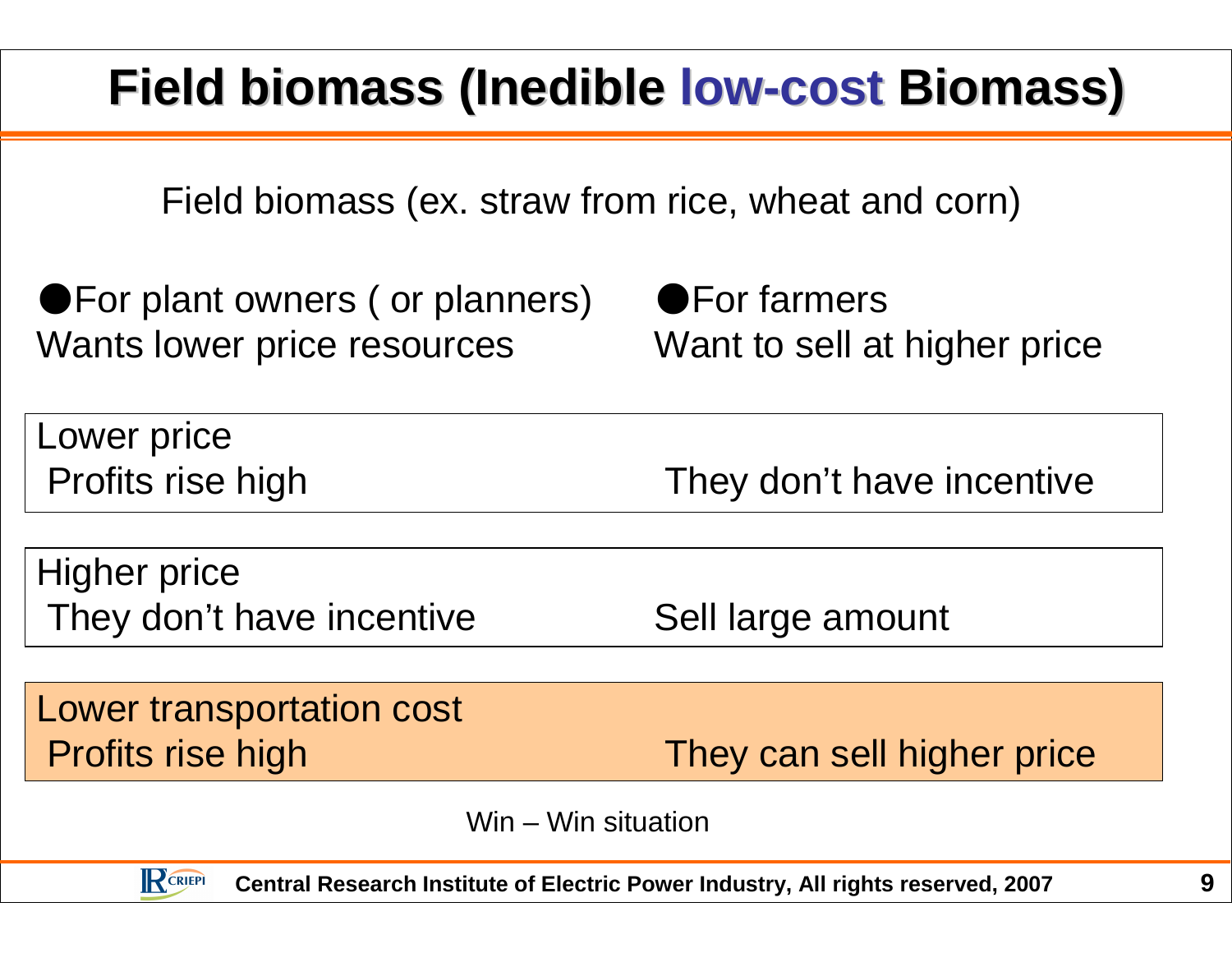## **Database of Asian biomass (CRIEPI)**



The database includes 13 types of biomass for 21 Asian countries.

URL:http://asia-biomass.com/

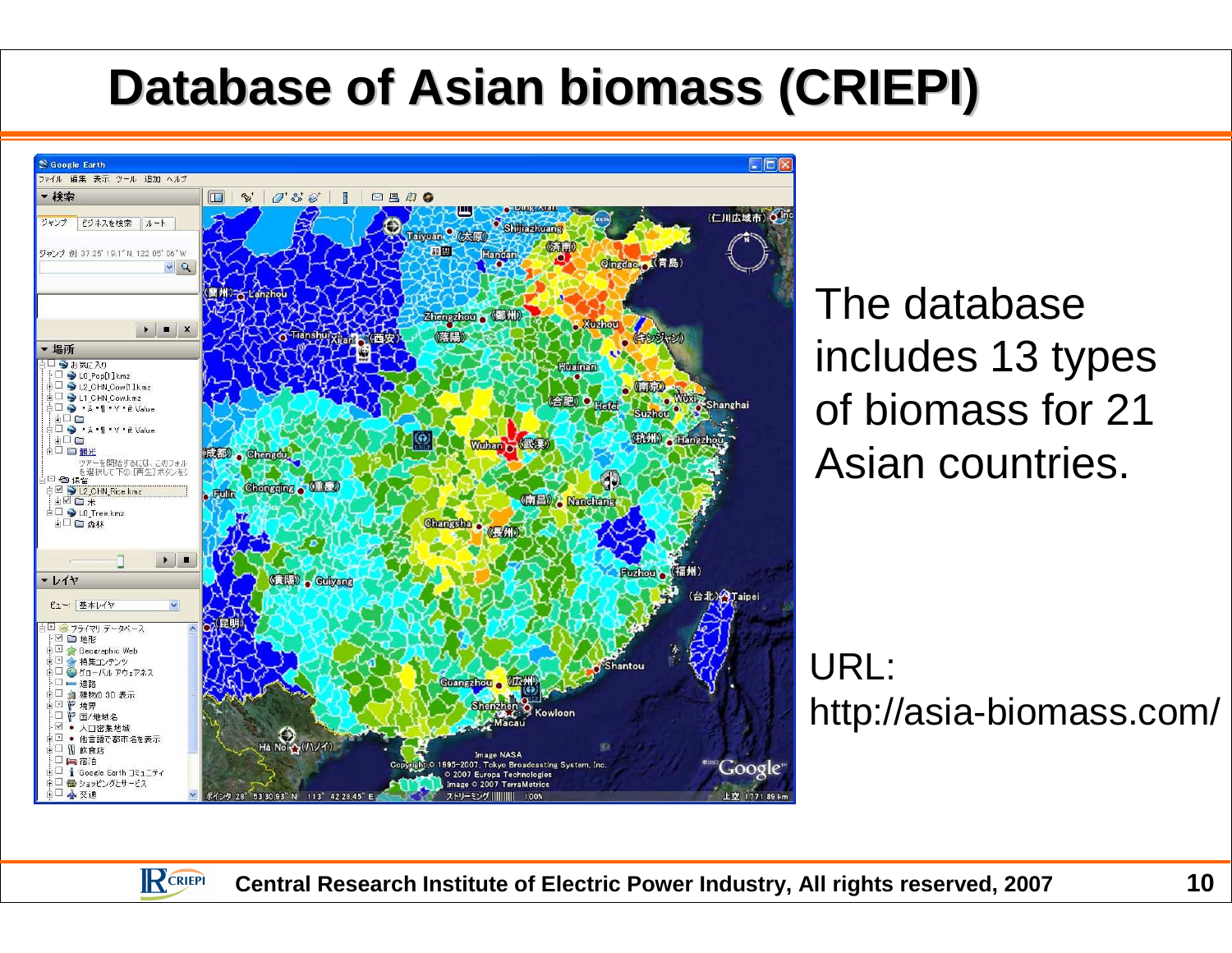# **Case study in Kamphaeng Phet, Thailand**

The lowest total cost with the size of field biomassuse plant calcrated by SPBPtool (CRIEPI)

We found that the ratio of resource to transportation costs become higher as the plant size increased, but only slightly.



RCRIEPI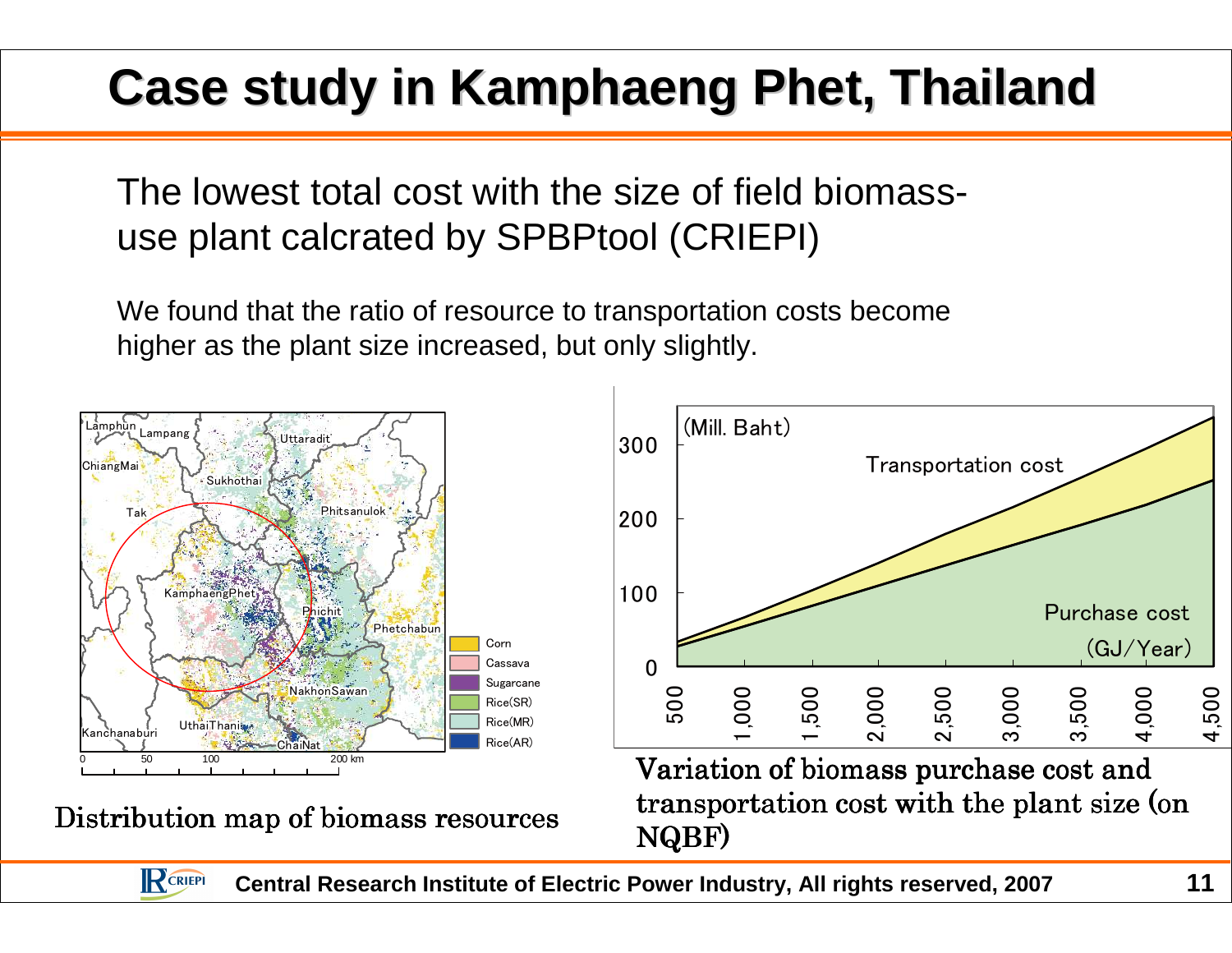# **Suitable map created by SPBPtool (CRIEPI)**

Because there is mountainous terrain in the western part of KamphaengPhet that has less biomass, the overall distribution of the biomass resource is predominantly to the east. Therefore the ratio of the grids in the east part is relatively higher regardless of the plant's size.

Cost differences between grids become larger as the plant size increases.

\* Plant-size on supposition that the plant is direct combustion power generation system.

(Combustion efficiency:  $0.2$ , Hours of operation: 365day/year,24hour/day), the exchange rate (2006)



 $= 0.09$  Million Yen



NQBF: 50GJ/yr (1.1MW\*) NQBF: 2,000GJ/yr (45.7MW\*)<br> $1\% = 0.03$  M i I I o n Baht  $1\% = 1.39$  Million Baht  $1\% \doteq 1.39$  Million Baht  $=$  4.48 Million Yen



NQBF: 4,000GJ/yr(91.3MW\*)<br> $1\% = 2.94$  Million Baht $= 9.47$  Million Yen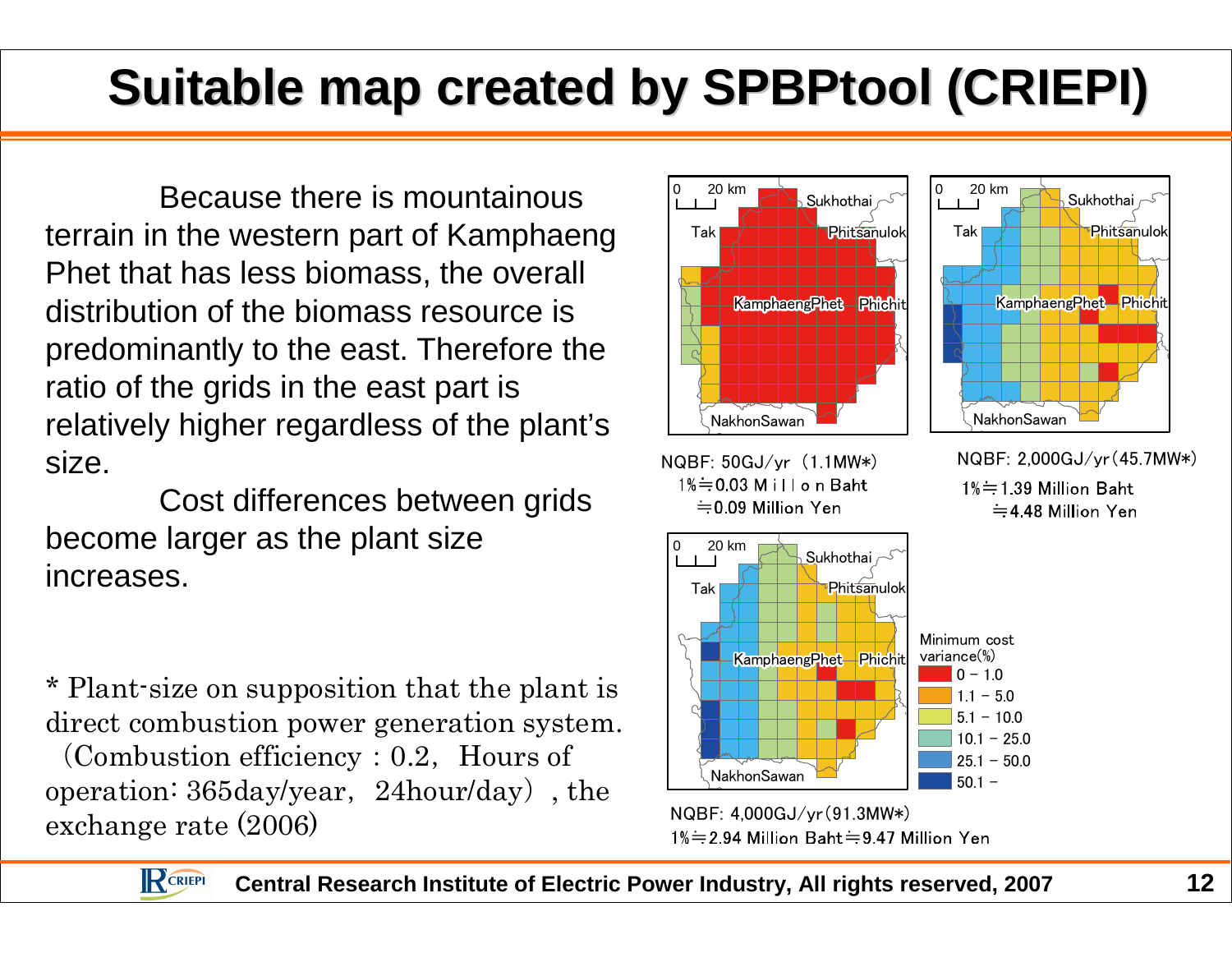## **Conclusion**

Because biomass is estimated at 1/2 of the world's total energy use, and can be used without increasing CO2, it's a promising answer to the struggle with global warming.

There is traditional biomass and modernized biomass. The modernized biomass can establish the carbon neutral cycle easily. Improving from traditional biomass to modernized can contribute to stopping global warming.

 $\bullet$  If we establish a biomass utilization facility, we have to consider the traditional cycle (particularly, food market) of biomass resource.

Field biomass is the one of the biomass resources which doesn't disturb the traditional market. By using technique to decrease the transportation cost, field biomass has an advantage to the biomass facility owner and farmers.